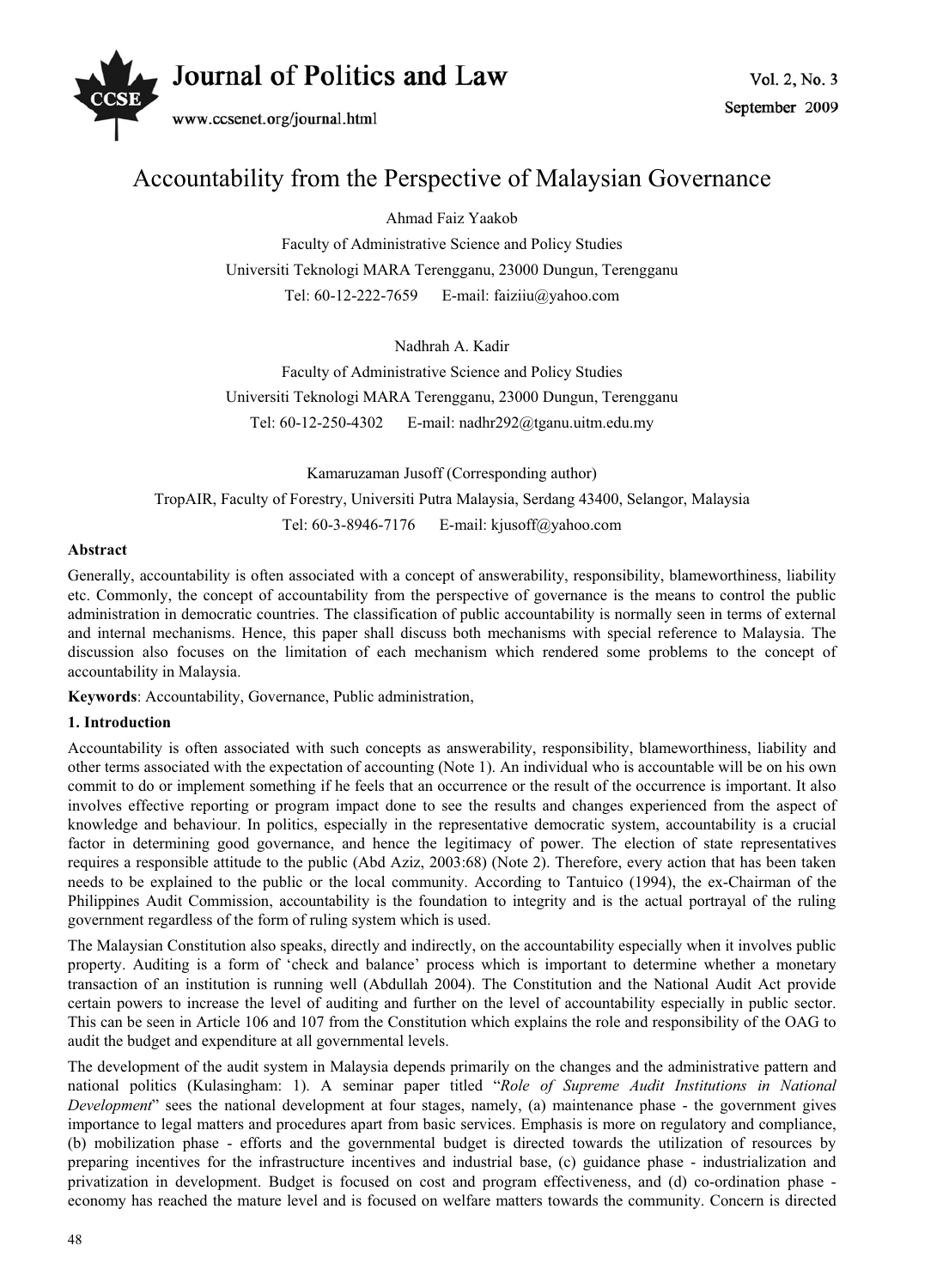towards the distribution of wealth and services in a just manner. The national budget is directed towards product and the manner of provision. It takes into account effectiveness and the program impact. The theory centred upon is exact in the context of the national audit system. It is undeniable that the audit system focus has experienced a change and development slowly, beginning with control, financial flexibility, economic, effectiveness and currently accountability (Note 3). According to Abdullah Sanusi et al., (2003), two different audit parts have been identified in the public sector. Firstly, the monetary audit-to evaluate the extent of the system's reliability based on the financial regulations in place. Secondly is the audit attainability. This section emphasizes on the effectiveness aspect and efficacy on the use of sources to produce a high return and the agreed objective. The legal amendment in the Audit Act 1957 also inserts accountability elements as a precondition to check on the government organizations' achievement.

#### **2. The role of auditor general**

The Auditor General (AG) forms an important function in the process of national accountability. His role is wide as stated in the Constitution in Article 107; the AG is not merely the auditor to the federal government, but also to the other 13 states. The audit system that exists directly creates a relationship and a chain of accountability (Kulasingham, 1986:1). In performing his functions to audit, his roles are to (a) ensure all forms of protective means towards assets and public property, (b) maintain all accounts and records, (c) give views on the national monetary statement and government agencies, (d) inspect comprehensively all the economic methods and the level of efficacy of a particular program, and (e) report to parliament and the relevant management team (Kulasingham 1986: 3).

According to the procedure, every financial statement of the government must be submitted to the AG in seven months after year end. If he does not receive any report in the appointed time, the AG will make a report to the King of Malaysia (hereafter YDPA) and there onward to the parliament. Three months are usually a normal time frame for the processes of checking and auditing. Up till now, there is yet to be legal practice that states the limit on the time frame for checking. Nevertheless, since the late 1980s, the problem of delay in submission of reports no longer exists. This is pursuance to the government press on under the governance of the previous Prime Minister, Dr Mahathir, in implementing the surveillance and sending reminders to submit reports right on time (Abdullah Sanusi 2003 et al.: 177). Apart from that, to ensure that his function runs smoothly, the law also protects him through various ways (Kulasingham 1986: 4). For example, the Audit Act 1957 allows the AG to look at all records and government documents to be audited. All individuals may be called upon to explain to the AG if the necessity arises. According to Tan Sri Ahmad Noordin, the previous AG, the auditing process which he has been assigned to has never been disappointing (Abdullah Sanusi et al., 2003:176). All documents, even those regarded as sensitive, like the Internal Security Act and the Seditious Act are also sent for auditing. The AG can also direct any officer to undergo an inquiry and report to him thereafter. His last and most important function is to report his earnings to the parliament. Also on his discretion, he may even decide to forward the report to the YDPA instead.

 Freedom to air views without being affected with the external factors like political pressure and fear of non continuance of contract poses a very heavy challenge. The AG is confronted with scandals of millions of dollars involved, sensitive and extremely confidential to certain parties because exposure may seriously jeopardize the National economy. His declaration to the public through his yearly reports frequently obtains wide interest as well as it tests his accountability and integrity (Note 4). The AG report from 1989-1992 had identified a few defects in the monetary management in various governmental departments. Amongst factors identified by Ahmad Sarji (1994), namely (a) expenditure over and above what was necessary, (b) extra allocation requested by appropriate agencies were not correctly spent, (c) auditing records were not updated, (d) stores and accounting assets were not appropriately managed, (e) internal control was insufficient where it concerned earning collection, and (f) management system towards development projects was weak. Even though the government has dealt with the defects above which were construed to incline towards financial management problems, such cases are still repeating. In such a case, the Administration and Modernization Planning Unit (MAMPU) was set up to monitor, from time to time, programs which were oriented towards control enhancement system, infrastructure development for financial management including giving recognition to the most effective agencies in managing finance, and also to ensure that equal importance was given to the modernized governance and training.

Apart from that, independence in finance management for example, staff recruitment and training must also be given. Up till now, there are still many audit institutions which need to rely on central government to recruit staff and other financial matters (Ahmad Sarji, 1994). Another issue that arises is the scope auditing powers. The AG's role which is to supervise public service performance will trigger a lot of discontent especially in the governance and administration sector. This feeling, according to Kulasingham (1986), must be pushed aside if it does not lead to confrontational relations and non-productivity. At the same time, the AG is also confronted with an auditing policy which in a way does halt the government's auditing power. Unfortunately, the government defends it on the basis of it being purely guidelines (policy matters) and it cannot be intervened with. Nevertheless, the 1985 Tokyo Declaration has specified the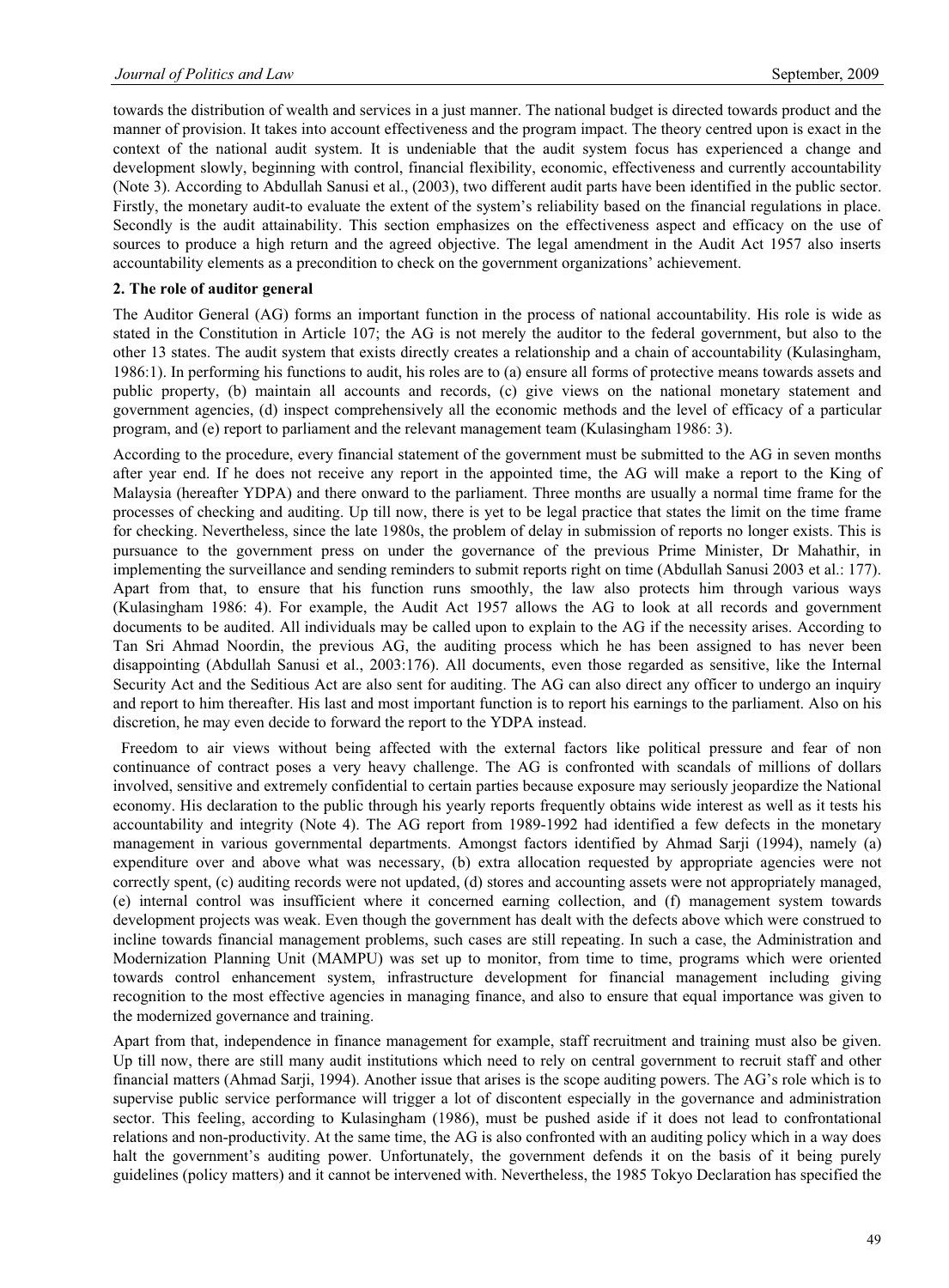"Guidelines of Public Accountability" which recognized the role of auditing as part of policy planning and strategy to achieve the objective of development (*ibid*: 5).

# **3. The role of head of federation**

According to the Constitution under Article 32(1), the King of Malaysia (*Yang Di Pertuan Agung*, *YDPA*) is the Head of Federation for Malaysia. His Majesty takes primacy above all the rest of the people in the stated including the Queen, the second person after the YDPA, the other kings and the other heads of states (Mohamed Suffian, 1984:31). Nevertheless, this position is not a part of the Executive (Note 5). It is a symbol to the Executive (Abd Aziz, 2003:51). This symbol gives a very wide meaning in the institution of the federation ever since independence (Note 6). However, from time to time, the institution of the monarchy needs to be strengthened and revised to ensure it is still relevant with current needs which are more challenging (*NST*, 9/5/2005). Even though the Constitution has listed out the roles and functions of the YDPA, it must be understood that the document cannot be interpreted literally and formally. It cannot be seen as a normal statute. The reality is that there are some powers not elucidated in the Constitution and these powers may be used if the situation is grim (Abd Aziz 2001: 57). It cannot be denied that rooms for interpretation that exists within the spheres of the Constitution have in a way shaped the actions of the government. At this time, the institution of the Monarchy is the most unique and special platform to check and balance the accountability of the Executive (Abdullah Sanusi et al., 2003:179). At every meeting at the Parliament, for example, the Prime Minister will need to address the YDPA about related issues of the government. With his Majesty's position which is traditionally respected, the YDPA can influence the government to act with accountability. The Constitution also allows the YDPA to obtain relevant information with regards to affairs of the states (Abd Aziz 2006:53) (Note 7).

According to Raja Nazrin (*The Star*, 30/11/2005), the monarchy system practiced in Malaysia has fundamentally contributed to the way of democracy and governmental accountability in the country. This can be seen from the non-partisan institution of the monarch, placing it in a unique status over and above the political sentiments, ideologies, ethnics, religions and others. "It is a force for moderation over extremism" (ibid). This status positions, His Majesty as the best symbol for authority and power. That is why he is regarded as the main protector. Further, the role of the YDPA gives an extra room to the government to rule and promote democracy. This can be seen from the function of the YDPA in Article 40 where he acts according to the advice of the cabinet members or ministers. "Acting according to the ruling government's advice" does not portray a defect in of power but it is a manifestation of democracy (Abd Aziz: 53). It opens room for better trust of the public towards the ruling government and further validates the position of the ruling government. Also, in the context of democracy, it is wrong to place power in the hands of various persons in power for fear of power struggle leading to chaos (Note 8). The role of the YDPA and relations with the ruling government can also be explained in the context of constitutionalism and limited government. Both concepts are inter-related and emphasize the issue of governmental power that needs to be limited so the rights of the subjects are protected.

Apart from the role of the YDPA acting on advice of the government, His Majesty also has powers and other functions that can influence the actions of the government (p. 53). Article 40(2) states that the YDPA has the discretion to appoint the Prime Minister, dissolve the Parliament, and call upon the Kings' ceremonial meetings. The term discretion in the Article can be understood to mean the right of the YDPA to choose and decide what he deems best. This power of discretion is actually functional especially when the situation is very strained like what may happen after parliament has been dissolved (p. 54). So is the situation when the YDPA refuses to dissolve the Parliament. In a country that practices parliamentary democracy, the PM is given the extraordinary choice to select a date for election. In some ways, it is not good for democracy because the YDPA cannot control this. It is in such situation hence the need for the head of federation to ensure proper control and balance of power is needed (p. 55).

#### **4. The institution of parliament**

One of the fundamental principles for a democratic society is that the government must have accountability towards the people. In democratic countries which practice parliamentary system, accountability can be assessed through the role played by the Parliament. The Parliament is an institution that can maintain control towards the ruler where it acts as a "supervisor, a controller and a critic against the governance and it is capable to influence the policies of the government" (M Foad, 1999). Accountability can be derived from a question-answer session and a debate where the responsible minister is required to provide answers to every question forwarded. There are also written questions that need more detailed answers (Abdullah Sanusi et al, 2003). In other words, the process and procedures that take place in Parliament include the debates of preliminary issues and postponement speeches that all require the concerns of accountability.

In Malaysia, Parliament is the highest institution protected by the powers of the YDPA. Its main role is to make, amend and repeal the laws. Parliamentary members are given full freedom to debate and discuss various different current issues in the interest of the people and the country. However, this right is only confined in the noble House of Parliament. However, certain issues related to nationality, Bumiputra rights, the Malay language, monarchy and others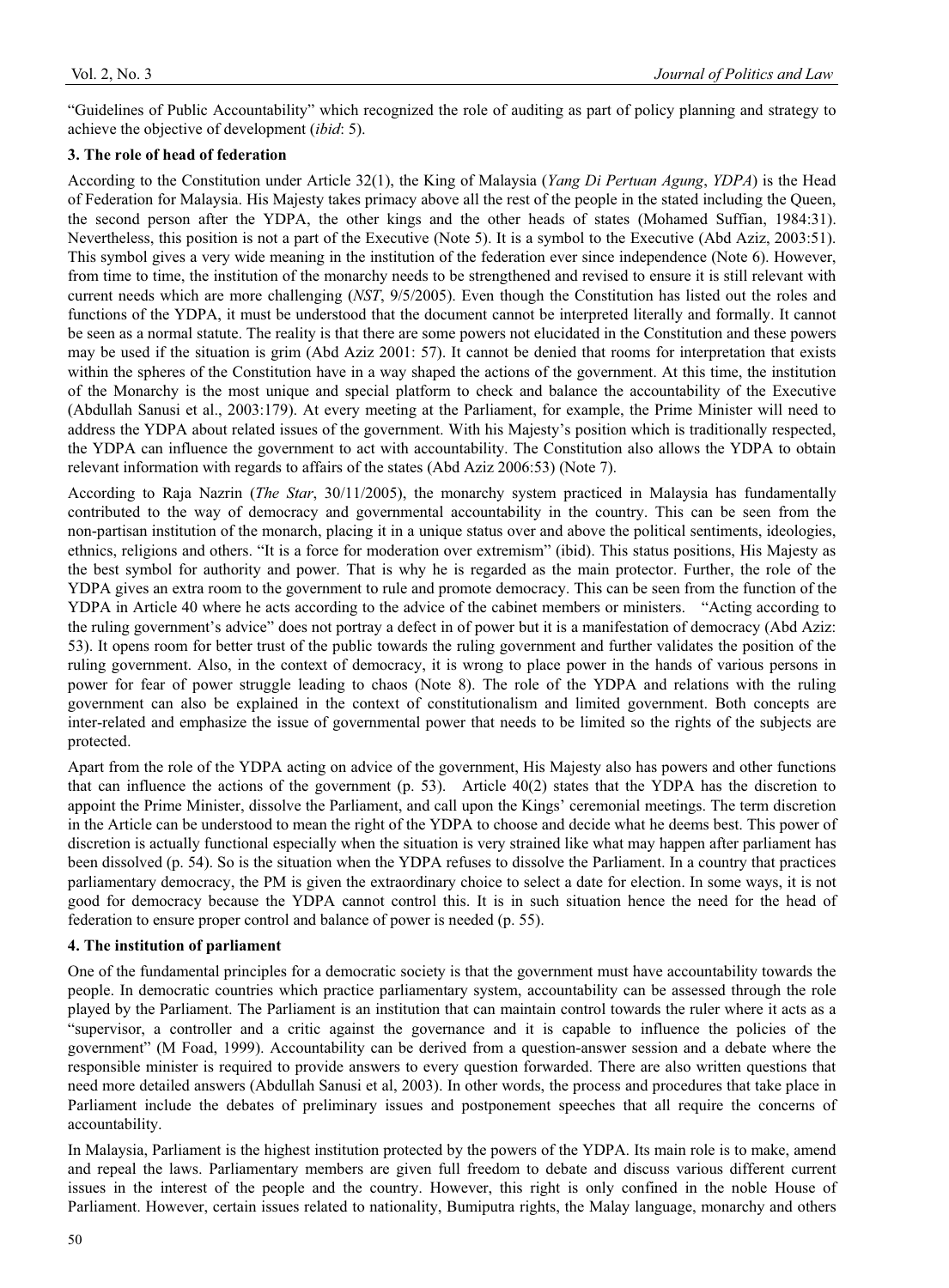are prohibited from being debated upon. These are protected essentials as enshrined in Article 63 and is part of the laws that must be adhered to by all members of the Parliament. Even though it is regarded as the most important fortress of accountability, certain questions arise as to the extent of efficacy of its functions. Many observers argue that over the years, the role of Parliament is declining and weakening. As stated by World Bank (2006), "Parliaments can play a crucial role in overseeing the actions of the Executive branch. Their power is built on the fact that they can hold state institutions accountable, represent the people at the highest level of government and exercise legislative powers…" Nonetheless, what the World Bank is suggesting here seems to be idealistic at least for Malaysia. The fact is that the executive has begun to dominate all the three organs, for instance in terms of law making sphere; Parliament seems to legitimate and not to legislate (Abd Aziz, 2001). To an important degree, the 'executive dominance' (Lim 2002b) has weakened the legislative accountability.

Shad Saleem Faruqi, the Malaysian constitution expert opines that the judicial process in Malaysia is viewed to involve the executive work rather than the parliamentary process. As evidence, 80% of drafts from 1991-1995 were passed without any amendments. From this amount, 15% were altered because of pressures imposed by the NGOs and the other 5% amended in the Parliamentary House. Its function is no more than a rubber stamp or formality to pass a particular proposition draft. This situation was even admitted by Mahathir Mohammad (1981), the fifth Prime Minister in his controversial book, *The Malay Dilemma.* For him, it is only a democratic practice that gives no meaning; in fact it gives more room to strengthen the governing party. From the aspect of conference and debate pertaining to the judicial aspect and finance, the parliament is seen as though to grant power to the minister to take a decision (Funston, 2001). This situation can create an unhealthy effect where the particular issue is only determined and dominated by a particular group only. The limitation faced by the opposition is also noteworthy in this context as Puthucheary (1978:127) notes, "generally the Opposition is regarded at best as unnecessary and at worst as evil." Consider the observation made by Chee (1991:110) "the Standing Orders of the House have been changed, over time, to the disadvantage of the opposition." According to Lim (2002b: 175), parliamentary reforms such as reviewing restrictive standing orders and ensuring greater impartiality have been suggested by the opposition, but to this day, have been ignored. Ong (1987) describes the parliament as follows:

Its overwhelming majority in the House has meant that its control of the Standing Orders Committee has been absolute. Thus, rules to limit the number of questions MPs were allowed to ask and the banning of adjournment speeches during key meetings of the House have tended to minimize the role of Opposition. Other sources of the strained relationship between the two were the limited time provided for Opposition motions, the shortage of the time given to study important bills and the lack of quorums in the House whether deliberate or otherwise (p. 53). Ong (1987) at some length has given an overview on how Parliament to a large extent failed to exercise the check and balance over the Executive due to its domination. Public Accounts Committee (PAC) deserves special attention as well as it is one of the key aspects of Parliamentary scrutiny. The existence of PAC can promote a culture of accountability in which it ensures ex-post supervision of the financial management process (Ofosu-Amaah et al., 1999). In Britain, PAC is chaired by the leaders of the Opposition parties, a tradition in which Malaysia has yet to practice. As such, the financial checks and balances seem to be lacking. Given this condition, it is believe that the appointment from the Opposition member as a Chairperson will provide more accountability and transparency.

#### **5. The doctrine of ministerial responsibility**

The doctrine of ministerial responsibility is important because it is the backbone of the cabinet system as practiced in the Parliamentary system. It has been observed as a constitution practice in the government based on the Westminster that ties the co-operation between parliamentary members so they can ensure that the current government elected constituting the people's representatives are responsible besides determining that every activity done at the ministry and department is being observed. The underlying principle is the entire governmental act, not the individual minister, is responsible. The responsibility of the minister takes two forms. Firstly, a collective responsibility that requires all ministers to be equally responsible towards all decisions of the other ministers. Secondly, the individual responsibility towards whom each minister has placed his/her portfolio in his/her roster. Every minister must be responsible upon every action taken by the public servants directly under his authority (Abd Aziz, 2006:123) or even for actions not known to him.

Even though this doctrine has been implemented since 1955, the practice is still not without faults. The direct implication of this collective doctrine is that it bounds all members of parliament to take a parallel stand with that of the party he/she represents. Even though it has the positive side of concretizing the party, it does not actually deny the autonomy against the stance of the party's members. There have in fact been some instances where actions were taken against parliamentary members who did not cohere with the party. The example is the suspension of Datuk S. Sothinathan, Deputy Minister of Natural Resources and Environment who questioned the government's stance, and issuance of warning letters to two Parliamentary members, Datuk Bung Mokhtar Radin (MP-Kinabatangan) and Datuk Mohamed Aziz (BN-Sri Gading) for supporting a motion by the opposition (*NST*, 10/5/2006). Another example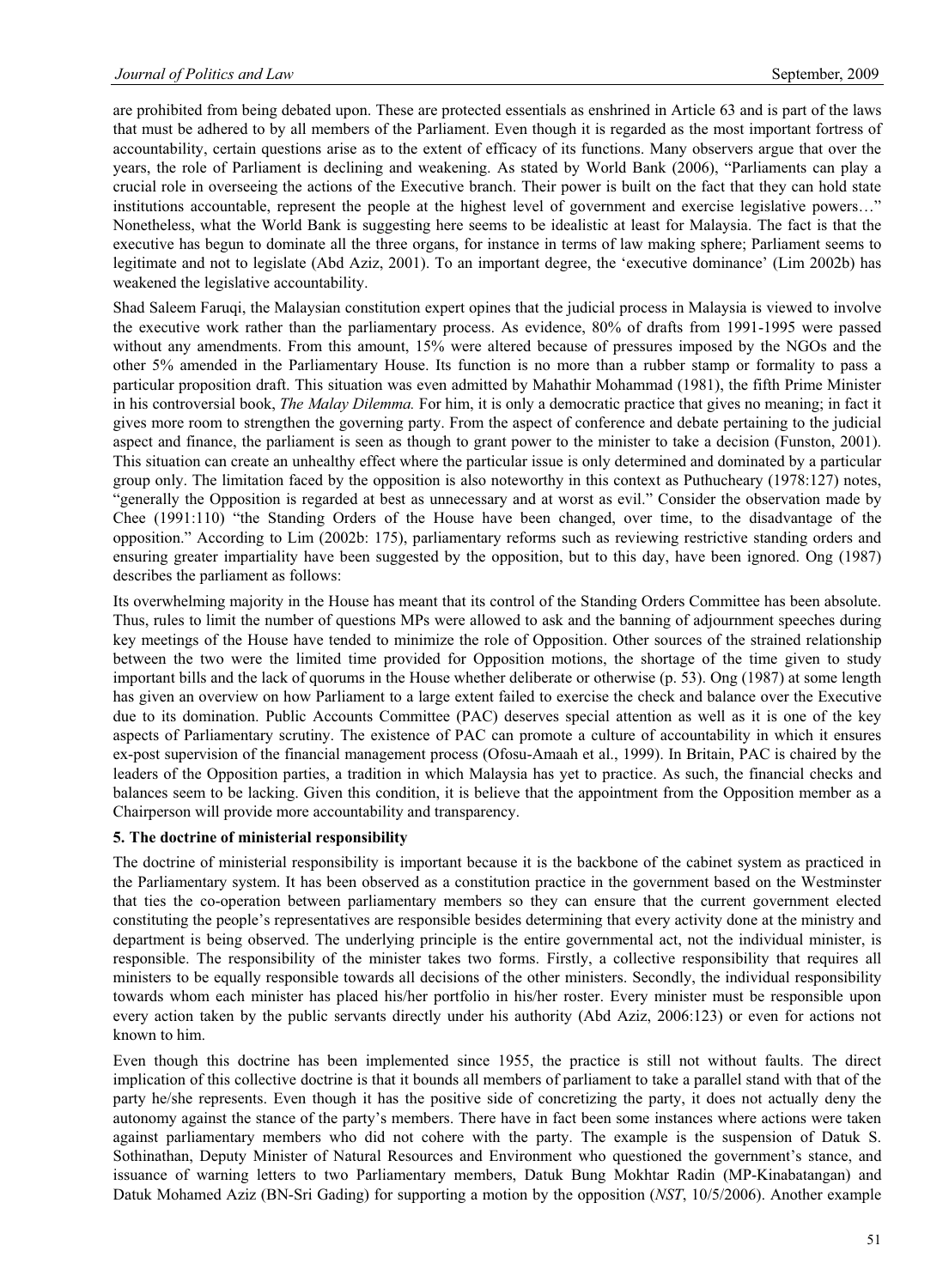was the case of Datuk Shahrir Samad whose position as the Chairman of the Government Supporters Club was withdrawn because he supported a motion given by Lim Kit Siang, the opposition leader. According to Datuk Shahrir, his action was meant to rouse the government so that it hears the opinions of the Parliamentary members and not sideline them. He also suggested that there should be guidelines given to Parliamentary members on what they could do and couldn't do based on proper ethics and integrity and not through the law as the current practice is (*NST*, 7/3/2006).

Furthermore, in the recent years, this doctrine has been eroded in many Commonwealth countries, including Malaysia. This is because there is no particular mechanism to ensure its implementation and as a result, the doctrine has instead been used by the government to defend its position from erosion, for example, when discrepancy occurs in views and the explanation provided for an issue involves the government policy. Occasionally, there will be excuses such as "we don't know" when abuse of power occurs (ibid). The situation is aggravated when the masses and the media themselves give different perspectives which indirectly portray the inefficiency of the parliamentary collective role (Abd Aziz, 2003:75).

# **6. Ombudsman**

Ombudsman originated from a Swedish word that means a defender or agent. It has existed in the European countries like Sweden, Finland, Denmark, France and many others. Ombudsman is also known with many other different terms like Parliamentary Commissioner, Human Rights Mediator and others. Even though the terminologies differ, the concept that is introduced is the same, which is "to observe the actions of the authorities and improve any defects in an unfair administration towards the people" (Sanusi, 2000). Ombudsman can be defined as "a department or a body instituted through the constitution or the legislative assembly or the parliament headed by a high ranking public officer who is non-partisan who can be responsible to the legislative assembly or the parliament, who accepts complaints from anyone who has grievances against any agencies, officers and employers, or those who act independently to investigate and recommend solutions to improve the situation and produce reports" (Sanusi, 2000).

In Malaysia, the suggestion to have the Ombudsman has been discussed for a very long time; in fact, it was discussed even from the time of the late Tun Abdul Razak. On 23 July 1971, the Ombudsman system in the Malaysian version, which is the Public Complaints Bureau (PCB), was set up. It was placed under the Department of the Prime Minister. The PCB has grown from time to time. It gave the opportunity to the public to complain of their dissatisfaction against all aspects of administration of the government except any issues that have been determined as the policy and underlying principles of the government (Normawati, 1997).If seen from the viewpoint of the objectives for the setting up of the system, it can actually increase the quality of administration, protect the rights of people and guarantee transparency, fairness, accountability and good governance (Sanusi, 2000). This is because the public do not have any hindrance to see, read and analyze all files, reports and decisions that are made.

Sharifudin (1992) explains that to ensure the transparency and accountability through the system of Ombudsman, it should have the following features. Firstly, it should be appointed by a legislative body and not the executive. In fact, it should be responsible to prepare reports to the legislative body. Secondly, it is set up through the constitution to ensure that it is independent and non-partisan. Thirdly, it is empowered to investigate whether or not it is based on a complaint or its own initiative. Fourthly, it is empowered to ask and see governmental documents and finally it is empowered to criticize and reprimand the concerned officer and agency, seek for corrections to be made and thereafter reveal the truth to the public.

Lately, there have also been suggestions that the ombudsman should be set up again. In fact, the PCB Board of Advisory is said to be studying this suggestion to investigate misconduct amongst the implementing agencies including the elected representatives and ministers. The issues that arise bring forth the possibility whether the PCB fails to perform its actual function. According to Lee Lam Thye (*NST*, 2006), PCB's role was only to channel complaints to a particular different channel. He adds the need of the PCB to be upgraded to the role of an ombudsman. In fact, PCB is said to be very restrictive in its powers because it is placed under the supervision of the Prime Minister's Office. Sanusi (2000) also feels that it is not able to ensure the accountability in the exact manner because it is headed by a government officer who is bound by the rules and interest of the government.

Furthermore, Ranita (*NST*, 2006) also opines that one of the most important criteria in Ombudsman is accountability where it should present a report and be involved in the Parliamentary process, so the report can be shared with the public. This is a very important procedure because it ensures that it is free from the government, free from political interests and can perform its mandate free from any disturbances. She also voices her concern with any efforts to alter the state of the PCB to an Ombudsman because this bureau is one of the governmental bodies that is empowered by a public officer. Ramon Navaratnam also opines that it is fundamentally important that the Ombudsman should be a non-partisan institution which is free from any political influences so it can maintain the public's welfare and its accountability. As he puts it, "If the Ombudsman is not given any 'teeth', it will end up being just another advisory body and public confidence will be eroded" (NST, 10/4/2006). It is hoped that the principle of accountability through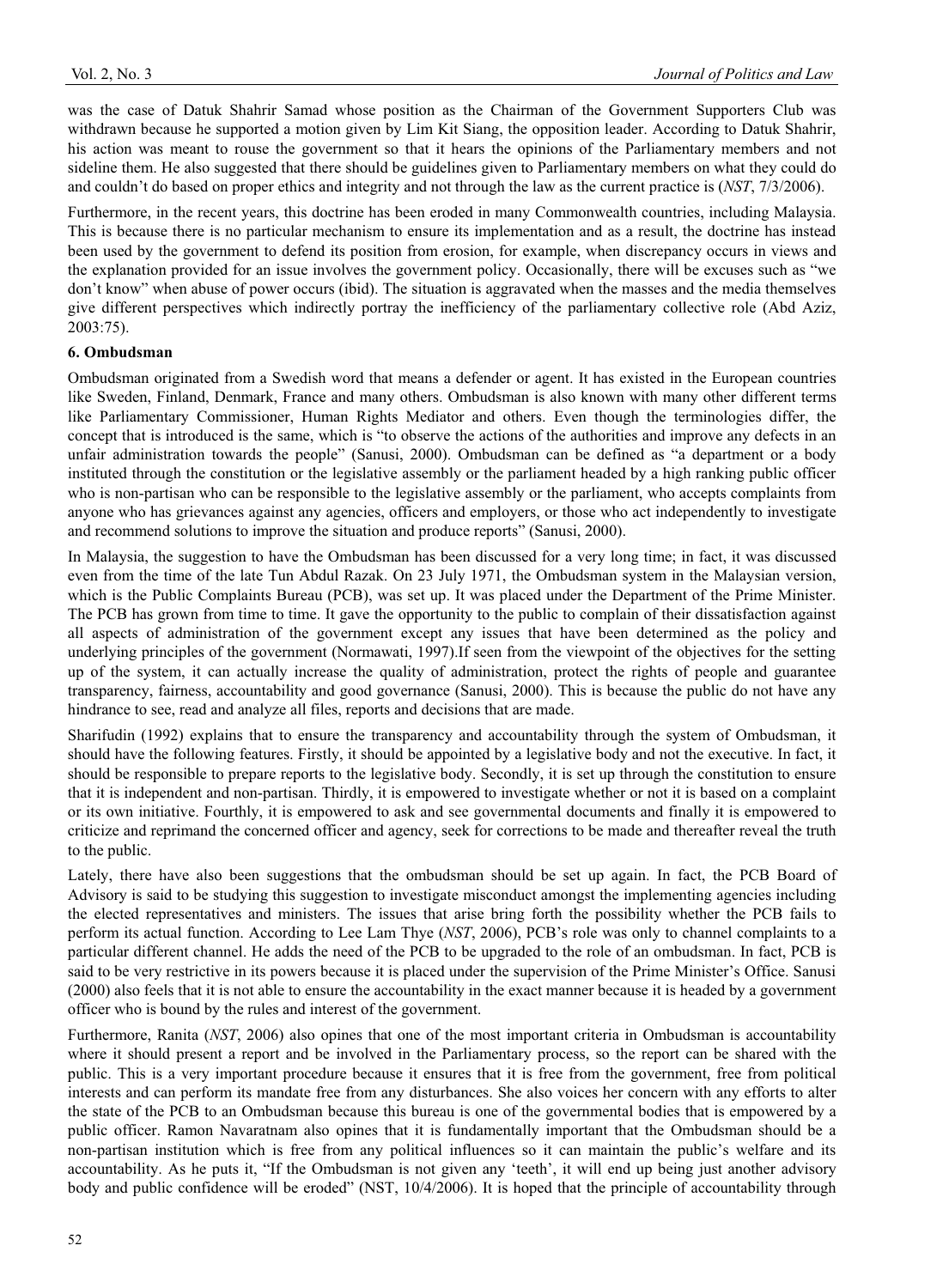the Ombudsman can increase the public's confidence towards the administrative practices and also reduce the abuse of power, breach of trust and others.

# **7. Election**

What is the relation between accountability and the elections? Who are the important groups in this system? And how is the accountability maintained? Cumaraswamy (1987:130) notes that democracy in essence means "government by the consent of the governed". One way to ensure this is through election. It is generally known that the election through a democratic process can actually change the foundation of a legally elected government. By having regular elections which are free and fair will open space to achieve the needed objectives. Besides that, regular elections grant a valid mandate to the government that exists. Since independence until now, elections have been held rather consistently and successfully. Nonetheless, as Lim (2002:185) notes, the practice of election in Malaysia "is not generally loose but is especially weak in the Malaysian executive dominated polity." In Malaysia, where the National Front, *Barisan Nasional* (BN) has always been in power and electoral constituencies have been gerrymandered repeatedly to their advantage making them as the sole beneficiary from the first-past-the-post system. Time and again, the BN maintained its two-thirds majority, which allows them to make Parliament as a mere 'rubber-stamp'. Even though the BN still remains as the governing party every time the elections are held, the total of mandate received always changes and adds to the integrity of the elections procedures. For political parties, it opens channels for every party to compete to draft the best formula to win comprehensively at the national level (*Berita Harian*, Feb/2002).

The election system is not merely static and totally dependant on Election Commission (EC). According to Abdul Rashid (Berita SPR, 2004), to view the level of achievement of elections in Malaysia, there has to be other comprehensive studies on the methodology of the Federal Constitution and also legal drafts that have shaped the climate of elections. Furthermore, socio-political factors also shape the ambiance of elections. As an example, a quasi democratic country with non-electoral laws is recognized by the chairman of the EC to hinder the principles of fairness and independence in elections that is instrumental towards a good election (Francis Lok Wah & Khoo Boo Teik, 2002: 5). Abd Aziz (2003:223) explains that other organizations are also accountable in influencing the electoral system in this country. This includes civil service, judiciary and the mass media. Thus, the relations between accountability and elections do not affect only EC but also aspects of governance that encompass the legislations of policies and laws, rights and responsibilities of citizens and political leaders, government agencies and the mass media. In other words, all these units are instrumental in creating accountable environment of healthy elections.

In the context of our modern democratic state, voting is no longer deemed a privilege but a right of every citizen. In Malaysia, voting is not made compulsory on all citizens. However, even though voting is not made compulsory on every citizen, it does not entail that an eligible candidate who chooses not to vote is released from his responsibility. Abdul Rahman (*Berita Harian*, 25/8/2006) has reprimanded the political culture especially of the Malay community who that generally, though having deep interest in politics, are not consistent in their readiness in doing their political responsibility that a voter should actually do. The Chairman of EC, Abdul Rashid said that approximately 4.5 million Malaysians, comprising 70% of the population have not registered as voters (ibid). Voting is perceived as the most effective power tool of the citizens; and if this trend continues, it is not impossible that the elected government does not reflect the voice of the majority of this country's population. If this happens, it will be extremely unfortunate for the democratic system in Malaysia.

Apart from the individual responsibility, EC, as enshrined in Article 113 of the Federal Constitution, is the statutory body instituted to conduct elections in the most honest, credible and unbiased manner. Based on the Reid Commission, EC is entrusted to carry out elections at parliamentary and state level and prepare and recount votes. In other words, EC is assigned with all actions taken except negligence. On the issue of appointment of SPR, it might be asked whether it is indeed non partisan. This is because this commission is appointed by the YDPA after consulting the Conference of Rulers). Nevertheless, according to the Chairman of EC, such issues do not form a major concern. What is more important is the commitment and integrity of the commission members. The Federal Constitution drafted by the Reid Commission did not specify any definite method for the appointment of EC members, instead places basic principles that are transparent and emphasizes on the confidence of the public (Abd Aziz Bari, 2003: 215). The independence of this institution is indeed maintained. The status and positions are granted to the members of the EC is analogous to the members of the bench especially in the scheme of performance and retirement (EC Act 1958).

Furthermore, questions arose too pertaining the fairness and independence of the electoral system. This is in pursuance to the commission's failure to respond to allegations of unfairness, misappropriation of public money and others. However, some of the allegations hurled at the Commission are outside the jurisdiction of EC. It is thus reiterated that all sorts of criticism, do not affect EC's functions and roles (ibid: 222). Doubts against the independence and integrity of EC cannot be blamed on EC alone; instead it must be viewed from the system in totality that includes other agencies like the civil service, judiciary, mass media and community. On that note, Yaacob (1978:210-215) has identified several important elements that contribute towards a healthy election: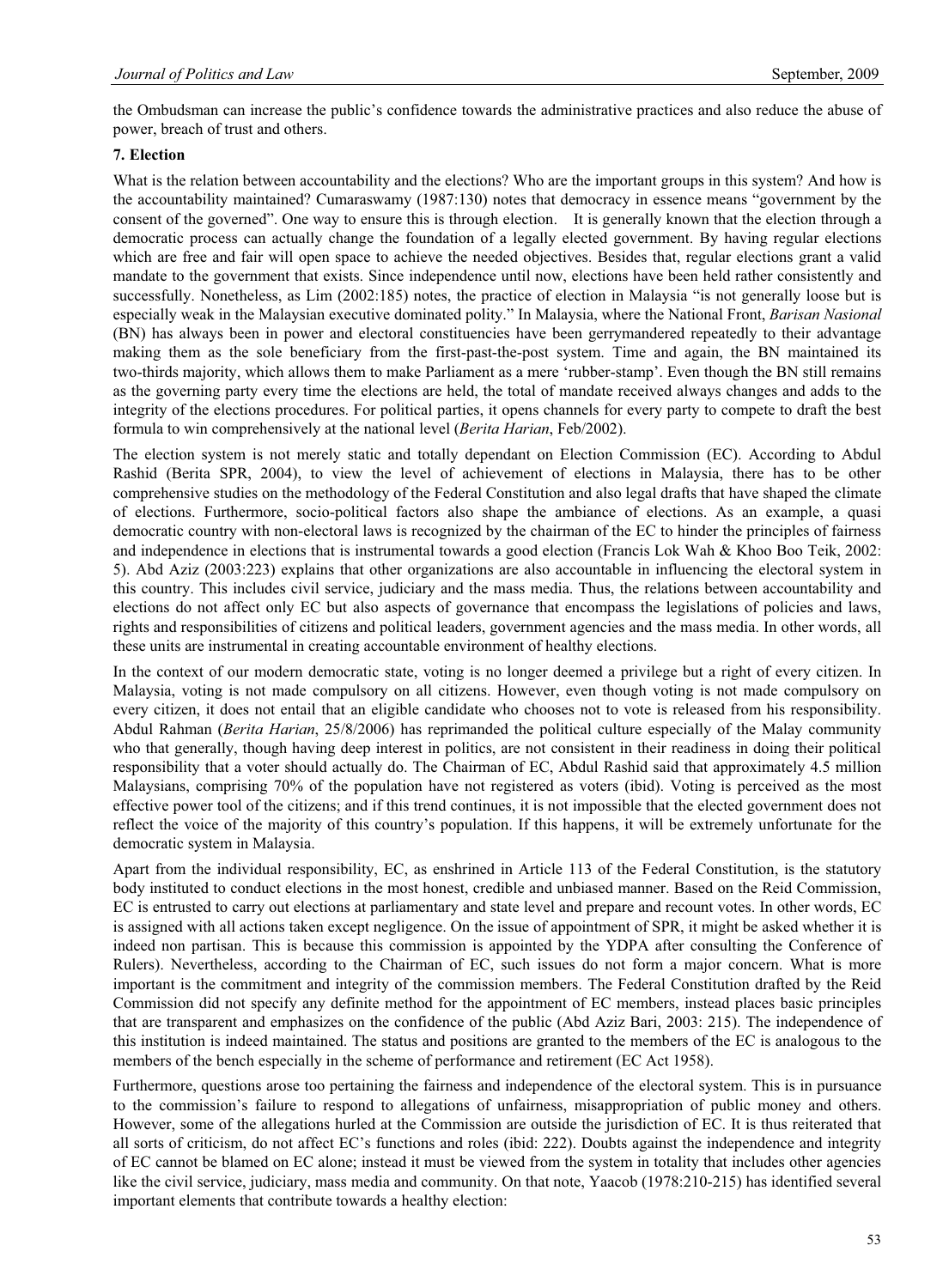(a) Sentiments that portray the involvement of the civil service and civil management, thus concretizing the perception of the masses that indeed they are given the right and space to make and decide on the results of election.

(b) An environment where the government can handle changes without chaos and bloodshed.

(c) The existence of an independent judiciary which is crucial to adjudicate contentions with regards to the number of votes.

(d) The existence of an administrative body that manages elections in an honest, efficient and non-partisan.

(e) Improvement and a development in the system of political parties that provide other alternatives to voters.

(f) Readiness by political leaders and members to accept the reality of electoral results whilst respecting rules of the games.

To ensure that elections run in an independent and fair way, the role of the Courts is extremely important. The Courts are the only authoritative body that can ensure that laws are rightly enforced whilst reducing the manipulations and diversions. Nevertheless, an electoral system which is too dependent on the courts is also discouraged. An election system must have a built-in mechanism to handle problems that occur. It is generally accepted that the court system is inclined towards technical aspects that is perceived to be able to reduce the tendency to make decisions in a democratic manner that can be accepted by all.

According to Abdul Rashid (*NST*, April 10, 2006), there is no fraud throughout the management by EC in the elections. However, he did admit that irregularities still persist especially in the aspects of management of elections. Nevertheless, this weakness does not in any way affect the principles of independence, fairness and transparency. In order to handle this problem, the EC had formed the "Election Campaign Enforcement Team". The membership of this team is as follows (Berita SPR 1, 2004):

(a) Enforcement Officer (an official of the EC)

- (b) A Representative of the Malaysian Police Force (Royal Malaysian Police, PDRM)
- (c) A representative of the Local Council

(d) A representative of the political party who is appointed by the delegate or the election agent

The team's function is to ensure consistent surveillance of the election activities throughout the period of campaigning until the voting is over. In general, there are two most common mistakes done by the party or the delegate:

(1) Campaign materials that should not in any way touch the personal attributes of the delegate that may contain elements of libel, falsehood that triggers emotions of hatred, doubt and bring rise to animosity. All posters and banners must also have the names and addresses of those who produce them; and

(2) Talks/ speeches that do not touch personal issues or derogatory remarks and further lead to hatred, angst, animosity and has no relevance whatsoever in the interest of the elections.

The latest development is during the election in Sarawak on March 2006, when the EC had introduced the new election code of conduct that has been recommended for usage in the coming elections. This code has been viewed as comprehensive and is directed at creating good actions amongst all delegates, agents and election officials that reaches beyond the day of naming of delegates, campaigning, the voting day, counting process and the total of votes including the announcement of the election results. In the aspect of the use of posters and banners during elections, until today there has not been any restrictions on them, but is suggested that the use of these two items should be reduced and monitored to save space, time and money (*Berita Harian*, 15/5/2006). Undoubtedly, many quarters have questioned the accountability of elections in Malaysia unless there is an attempt to make a reform for the electoral system. Somehow, there is no sign of changing the electoral system soon. In fact, Lim (2002:142) maintains that there is no serious attempt that is able to force the 'UMNO-led government' to reform the electoral system even though there is dissatisfaction among the Opposition and its supporters.

#### **8. Non-Governmental Organizations**

Pivotally, external watchdogs have become an essential tool nowadays in overseeing the government actions. In most developed countries, these groups or better known as Non-Governmental Organizations (NGOs) or Civil-Society Organizations (CSOs) play active roles in checking the activities of the government. There has been a form of a new democracy (Note 9) where the people demand a political system that is fully participative of the people, has good administration and work processes that are more transparent and democratic (Hasmy, 2001:2). These demands are usually pursued by the middle class groups that are educated and aware of the development that occurs within especially actions undertaken by the government. The non-governmental organizations, apart from the political parties and the government, are perceived as alternative institutions that are the stimulus and catalyst to the shaping of a new democratic system today.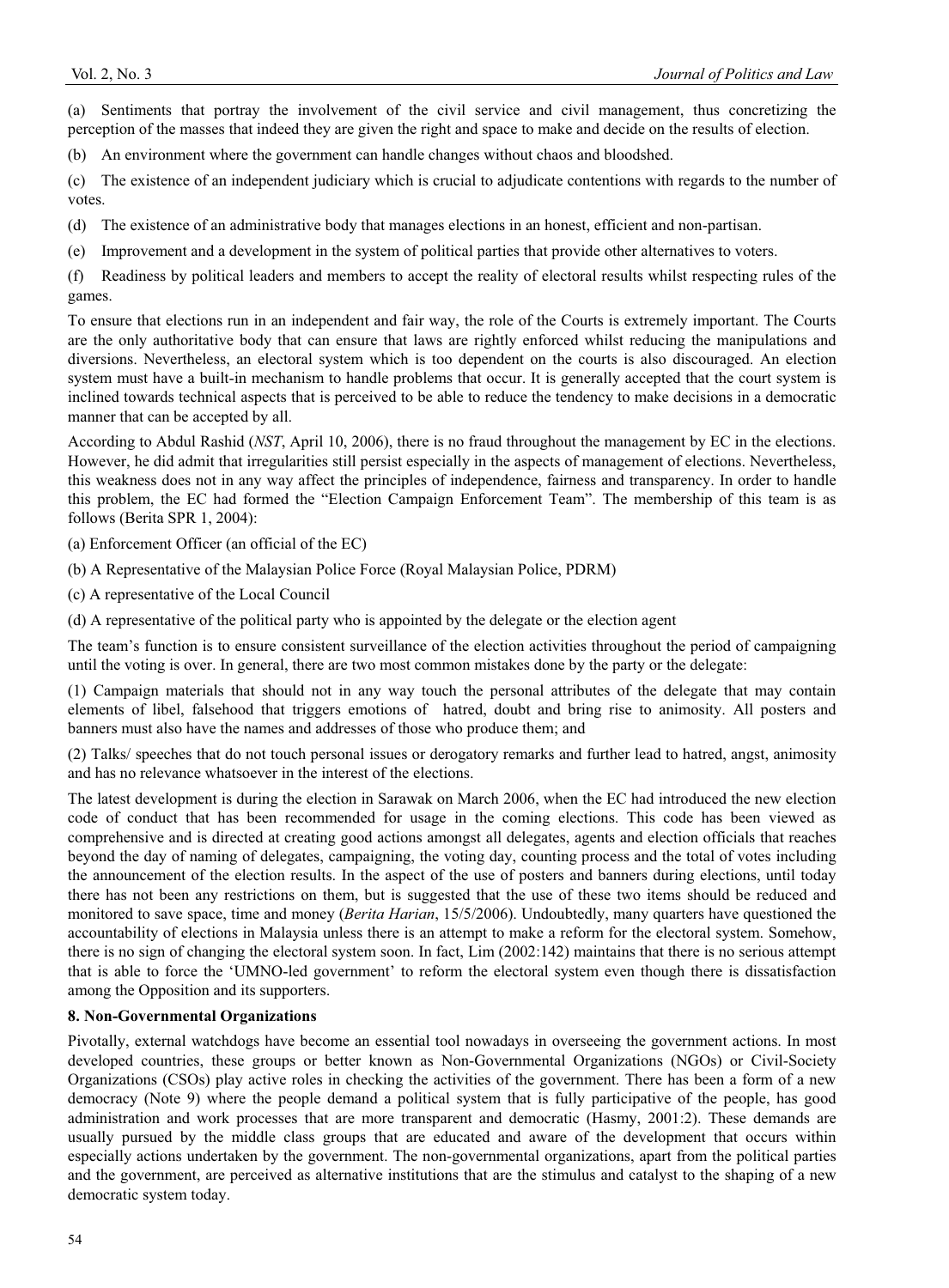From the philosophy of administration and governance, NGOs and the government have their own perspectives. The government sees the issue of administrative governance as a means to uphold the law and order for the sake of the people. On the other hand, NGOs from the 'pluralist polity' view see the administrative governance in its capacity to balance the executive powers and the protection of human rights. They also urge for a more open, efficient and transparent administration (Saliha & Weiss, 2003:204). The conceptual differences in the administrative governance by the government and the NGOs will inevitably influence the action of both parties which will then become a stimulus to a new political culture in the country.

In Malaysia, there were at least 12 categories of NGO organizations that made to almost 53 thousand in total (NST, February 21, 1999). From this total, it can be divided into two categories. The first category is the NGO which is registered under the Company Act. The focus and orientation of these organizations are based on various signs and expertise comprising of all shorts of areas like religion, welfare, community, sports, business societies, common interest societies, cultural, union groups, social recreation and women (refer to Table 1).

The emergence and development of the NGOs in Malaysia can be linked with the political and socio-economic development in the country. From the political side, the racial conflict that occurred on 13 May 1969 was the culmination of all the racial confrontations that had built up between the Malays and the Chinese. This incident had stopped all means of open political participation (Chandra, 1977:2). Heavy political issues that had traces of racial elements were considered sensitive. Instead, political discussions on more universal issues like consumerism, and environment were encouraged.

Apart from that, social and economic factors also contributed to the growth of the NGOs. Rapid and strong economic growth did not mean that all the relevant institutions could fulfil the needs of everyone concerned. For example, since the 1950s, political parties were seen as the most effective. However, since the last four decades, most political parties were more inclined to pursue their own racial interest. This demarcation of the political parties' interests made it easier for the NGOs to fill in the vacuum and cross over the narrow line that favours some particular races only.

According to Makmor (1998: 62), the relationship between the NGOs and the government can be understood in two ways. Firstly, it is a relationship based on the principle of cooperation. The government has acknowledged the importance of building a good rapport with the NGOs. Issues on women's rights and their roles in the community are very dominantly advocated by the women NGOs. They act as advocates in the legislative system to ensure that women rights are well protected and elevated. The same thing happened in 1991, where the Ministry of Consumerism and Commerce had been set up following the strong commitment shown by the NGOs for consumers (Hasmy, 2001).

The signs of acknowledgement by the government towards the NGOS are beginning to appear themselves. For e.g., the members of MAPEN who were selected amongst the NGO members like Chandra Muzaffar, Jomo K.S, Tan Sri Ahmad Nordin and Choon Min Sou were assigned to handle the ground policies towards the end of the NEP era. Aliran was requested by the Special Panel for the Parliament to present the proposal paper which consisted, among others, related to the amendments to the Criminal Procedure Code, and the latest related to the unity in Malaysians (*The Sun*, 24/9/05). This NGO had actually received the special award for Transparency 2006 by the State Secretary for the activities and integrity that were pursued.

Lately the women issues have been given immense attention by the government. This was after the lack of support by the women after the sacking of Anwar Ibrahim (Lai 2003: 72). It can be safely said that UMNO Women and the MCA are the champions of the women issues. The women NGOs also used this opportunity to work hand in hand with the government towards this purpose. The best example is the National Council of Women's Organizations (NCWO), which is the main organization of 80 women groups, who had successfully conducted several meetings with the government even though they were on a very different agenda and premise. The same goes for NGOs who work in line with the opposition, like those embarked by the Women's Agenda for Change(WAC) (Note 10) and Women's Candidacy Initiative (WCI) (Note 11) (Martinez 2003: 77-91). Their signs are not merely confined to women but also for the government to be fairer and more transparent. From the occupational aspect, however, the activism of the women working groups has not reached a satisfactory level. This is because of the government's pressure on its own trade union or working group which in effect also stresses them. These are the loopholes filled by the NGOs to pursue their rights and goals.

The environmental NGOs are also amongst the NGOs perceived by the local civilians as caring and sensitive instruments towards the caring and sustainable development (Note 12). Most of these NGOs are more people based rather than profit based. Their focus is not just onto activities on the environment but also touches on the preservation of the aborigines and the local people on the use and management of natural resources.

The approach adopted by the NGOs is more inclined towards discussions rather than confrontational. This is so even when they wish to channel their opinions and advise the government especially pertaining to the environmental care. The views aired are usually concrete and scientific, and hardly traced with emotions and rumours (Ramakrishnan 2003: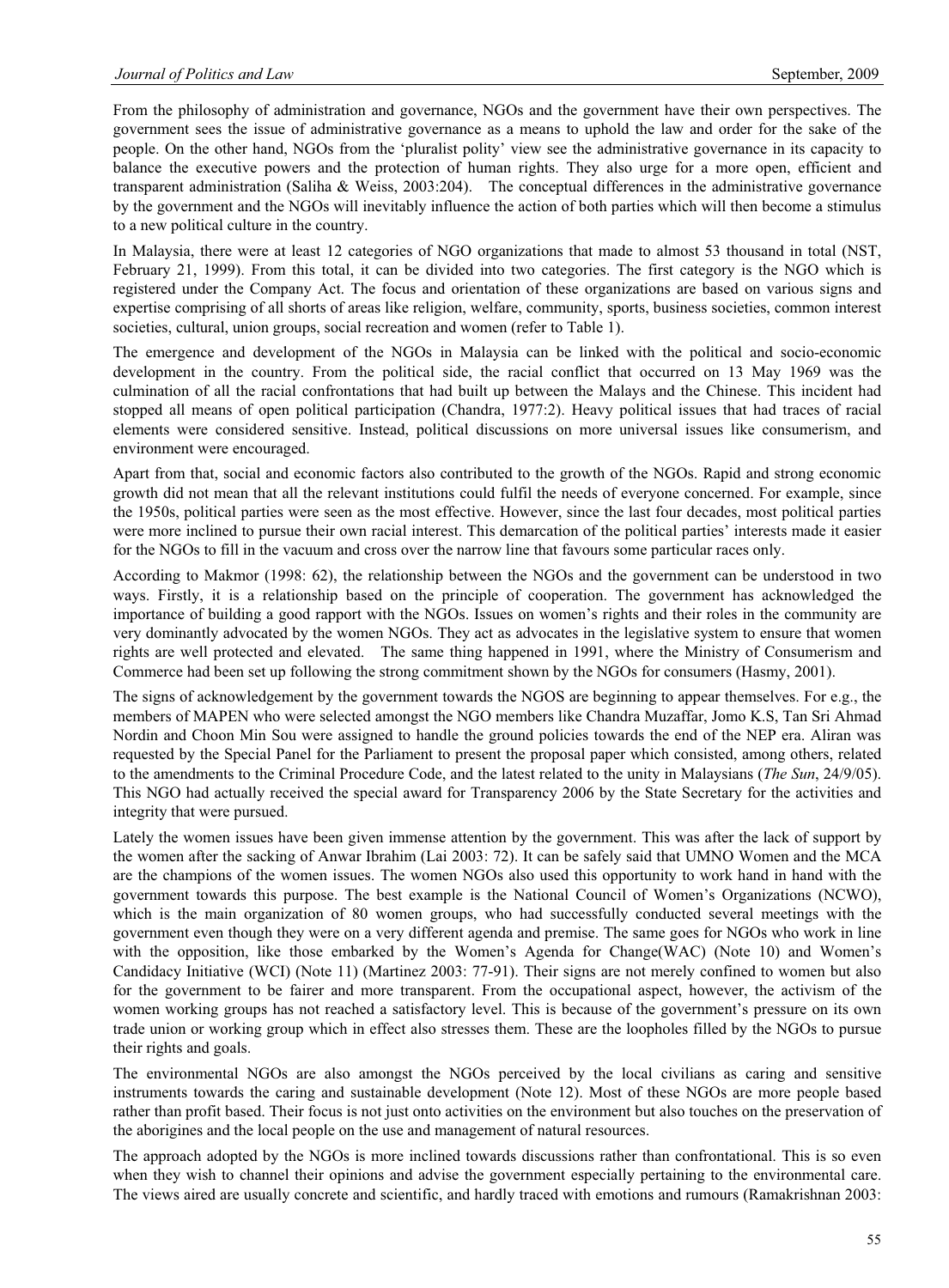124). Since the last few years, the NGOs have raised several issues that have caused massive destruction to the environment produced by huge projects, including the National Forest, the Tembling Dam, Penang Hill and the Dam in Sarawak.

The role played by the NGOs has succeeded in raising awareness in the democratic practice in Malaysia. This follows the hope of the people who want a change in the system so it reflects more democracy to resolve more complex issues. It also demonstrates recognition for NGOs, where the government in the past was more autocratic is now seen more flexible to work together with the NGO leaders, whom previously were seen as too elite or worse, accused as being foreign spies.

## **9. Mass Media and Freedom of Information**

In a democratic society, the media has been described as the "fourth power" or the "fourth estate" supporting the other three-branch system of government i.e., the executive, the legislative and the judiciary. Put somewhat differently, the media has a legitimate role to check on these branches (Ooi, 2000). The press has also been regarded as an informal external mechanism for public accountability keeping the government somewhat in check (Chee, 1991). Hence, to function effectively and responsibly in a democratic society, the press definitely needs to be independent (Thussu, 2005). Alexis de Tocqueville notes the following, "The more I observe the main effect of a free press, the more convinced am I that, in the modern world, freedom of press is the principal and, so to say, the constitutive element in freedom" (Schmuhl, 2000).

One must remember that the connotation of ultimate freedom for example globalization, sensational issues (like racism) and fundamental human rights are not necessarily the best model to be followed by the media practitioners. In fact on the contrary, it can jeopardize the harmony of a society and the peace of the country (ibid). Therefore, freedom per se without a responsible attitude contradicts the journalism idealism and professionalism. This premise lays the foundation for the environment of values and the coverage of a report and analysis given.

In most countries, including Malaysia, the media is considered as the leading force in disseminating information and to shape the people's opinion. The media is also responsible to educate and survey the government's performance and to expose any abuse of power (Abdullah Sanusi et al., 2003:188). In short, the media's role must be viewed in a holistic way that is to create a civil society who is informed and becomes a direct tool of a check and balance to the governmental system which is still in place.

"Rooting out inefficiency and corruption is viewed as the principal objective of openness and transparency in the government. Access to information renders the processes of the government more open and makes those in power more accountable to their people" (Krishnan, 2001). This statement brings to another important mechanism for any society seeking accountability in the government, freedom of information. Only a few countries have given their citizens the right and access to a significant amount of government-related information (Ofasu-Amaah et al., 1999). Among the countries are Sweden, Canada, and Hungary. Perhaps this could be one of the reasons why these countries remain at the highest ranking of Corruption Perception Index (CPI). The countries that restrict its citizens to the access of information have a tendency to withhold the information not only for legitimate reason but also to protect themselves from any wrongdoings. In a way, Malaysia is no exception, under Official Secret Act (OSA), the classification of a document or other information classified as official secret cannot be challenged in any court of law (Jomo & Tan, 2006). Kim (2005:97) claimed that under the "protective shield of this Act, massive corruption and cronyism have flourished."

Several quarters have called for Malaysia to have Freedom of Information Act (FOI). Somehow, for the time being, it seems hopeless as the Minister at the Prime Minister Department, Nazri Aziz had told the Parliament that the Government has no intention to revoke OSA (*The Sun*, Sept 19, 2006) as well as initiating FOI (*The Sun*, Nov 26, 2005). "…A popular government without popular information or the means of acquiring it is but a prologue to a farce or a tragedy or perhaps both" (Ransom, 1968:392). So wrote the fourth President of USA, James Madison in 1822. This quotation reflects the relationship between democracy, accountability and access to government information.

However, in Malaysia, the awards of projects to contractors are often done without clear and transparent guidelines. Cases of Pularek and the project of North-South Highway provide obvious examples. The unfinished prisons complex in Kuching also deserved an explanation. As noted by the Editorial of *NST* (April 20, 2006), "An investigation by the ACA might bring to light other irregularities." This is why access to such information is vital as Vaughn (2000) comments that it will allow the citizen to challenge government's actions that they do not agree, seek redress as well as a serious reminder for government officials not to be involved in any misconduct or wrongdoings i.e., corruption.

#### **10. Conclusion**

Accountability is an ethical concept that is universal in nature and can be applied across all borders in the form of governance. It supports the principle of good governance which is founded on constitutionalism, limited government, check and balance and others. In Malaysia, various institutions and mechanisms, both formal and informal, and both internal and external, have been instituted with the objective to check and limit the government power. This includes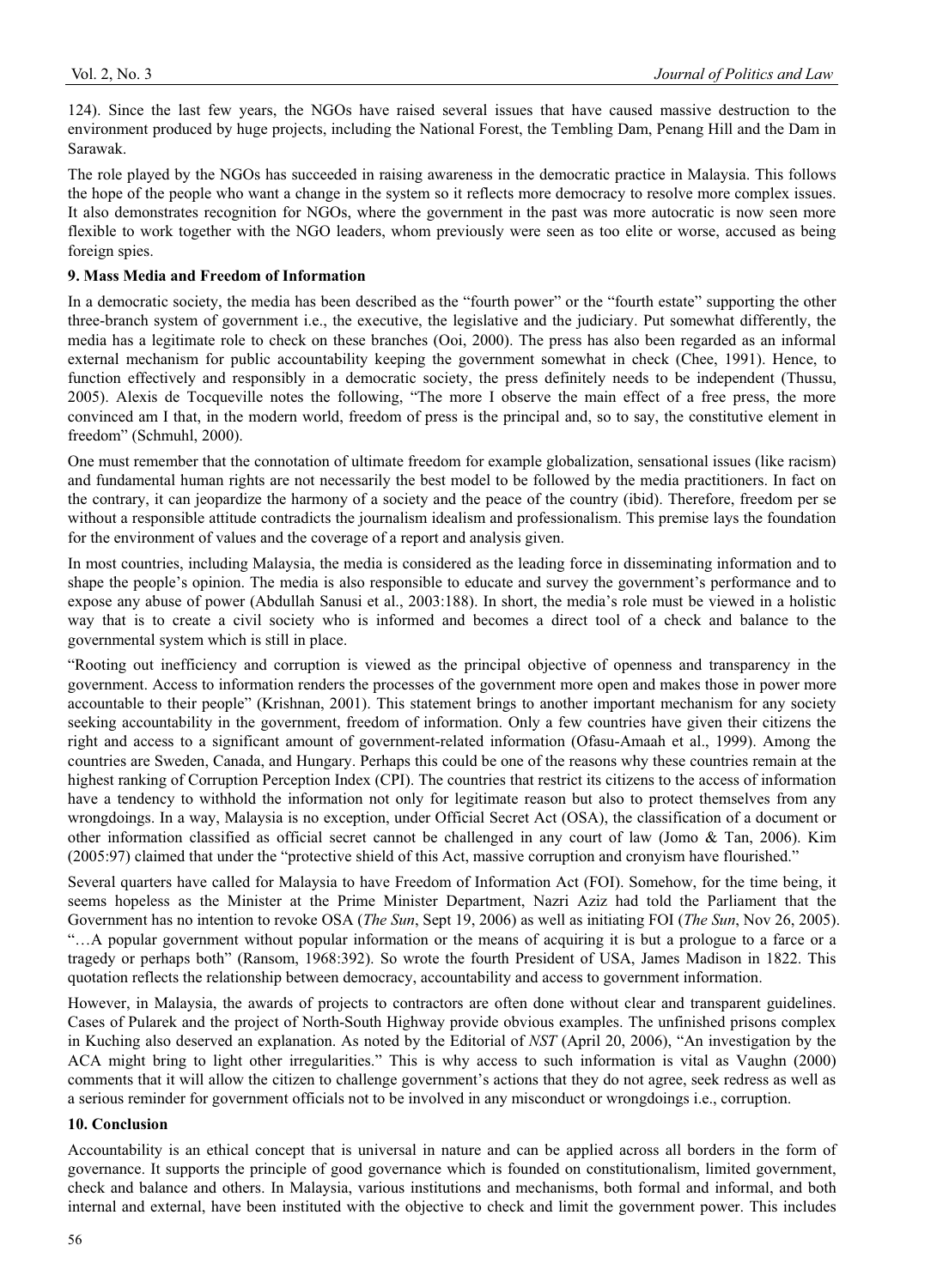several important positions in the country's governance, starting with the Head of the Nation, the Auditor General, members of the Parliament, the Parliamentary Accounts Committee and others. Lay persons represented by NGOs, trade unions, co-operative and others need to be more participative in other social activities. The same applies to the media which are seen as an important mechanism in manifesting the final objective and ambition of the government. Nonetheless, one has to admit that all these mechanisms also suffer from many limitations.

#### **References**

Abd Aziz B. (2001). *Perlembagaan Malaysia; Asas-asas dan masalah*, Kuala Lumpur: Dewan Bahasa dan Pustaka.

Abd Aziz B. (2003). *Malaysian constitution: A critical introduction*, Kuala Lumpur: The Other Press.

Abd Aziz B. (2006). *Politik perlembagaan: Suatu perbincangan tentang isu-isu semasa dari sudut perlembagaan dan undang-undang*. Kuala Lumpur: Institut Kajian Dasar.

Abdul Rahman S. (2006). Melayu sia-sia hak pilih pemimpin. *Berita Harian*.

Abdullah A.B (2004), Prime Minister's speech at the launching of National Integrity Plan, Putrajaya, April 23, 2004.

Abdullah S. (2006). Perlukah jawatankuasa ombudsman di Malaysia? *Dewan Ekonomi.* 

Abdullah Sanusi A, Norma M & Abdul Kuddus A. (2003). *The Malaysian bureaucracy: Four decades of development*, Petaling Jaya: Pearson-Prentice Hall.

Ahmad Sarji A.H. (1994)*. The civil service of Malaysia: A paradigm shift.* Kuala Lumpur: Percetakan Nasional Malaysia Bhd.

Baker, S.B. (2000). Government accountability and its limit*, Issues of Democracy.*

Barret, P. (2001). Some current issues in accountability, public service and merit protection commission senior executive service (SES) *Breakfast Seminar Series.*

*Berita Harian:* A Malaysian newspaper.

Berita SPR *1*, 2004.

Cumaraswamy P. (1987). Role of Executive.

Chandra M. (1977) *Aliran Basic Beliefs*, Penang: Aliran.

Chee S. (1991). Public accountability in Malaysia: Form and substance in Pradhan G.B.N, Reforma M.A (eds.) *Public Management in the 1990s; Challenges and Opportunities,* Manila: EROPA.

Election Act 1958 (1999). Kuala Lumpur: Government Printer

Francis L.K.W and Khoo B.T. (2002). *Democracy in Malaysia: Discourses and practices*, London: Curzon.

Funston, J. (2001). Malaysia: Developmental state challenged Singapore in *Government and politics in Southeast Asia.*  Singapore: Institute of Southeast Asian Studies

Hasmy A. (2001). At cartography of governance exploring the province of environmental NGO's boulder perspectives on a perspective on NGO's. Paper presented at the Symposium on Cartography of Governance*, University of Colorado* on  $7<sup>th</sup>$  April 2001.

http://en.wikipedia.org/wiki/ Ministerial responsibility. Ministerial responsibility. (2006).

http://www.iim.com.my/ Membina Masyarakat Maju Acuan Sendiri. (2006).

Jomo K.S. & Tan W.S. (2006). *Privatization and renationalization in Malaysia: a survey*. [Online] Available: http://www.jomo.ws/research/research.htm. (September 23, 2006).

Kim, Q. (2005). *Where to, Malaysia?* Petaling Jaya: Strategic Information Research Development (SIRD).

Krishnan, G. (2001). .*Increasing information access to improve political accountability and participation*, [Online] Available: www1.oecd.org/daf/ASIAcom/pdf/Krishnan\_rev.pdf. (July 39, 2006).

Kulasingham, L.T. (1986). Changing Role of the Auditor General-Issues and Problems. [Online] Available: http://www.asosai.org/journal1986/changing\_role\_of\_the\_auditor\_general.htm.(October 2, 2007)

Lai S.Y. (2003). *The women movement's in Peninsular Malaysia in social movement in Malaysia: From moral communities to NGOs*. London: Routledge Curzon.

Lim H.H. (2002a). Electoral politics in Malaysia: 'managing' elections in a plural society in Croissant A, Bruns G, John M (eds.), *Electoral politics in Southeast and East Asia*, Singapore: Friedrich Ebert Stiftung.

Lim H.H. (2002b). Public administration: The effects of executive dominance in Loh K.W and Khoo B.T (eds.), *Democracy in Malaysia; Discourses and Practices*, London: Curzon.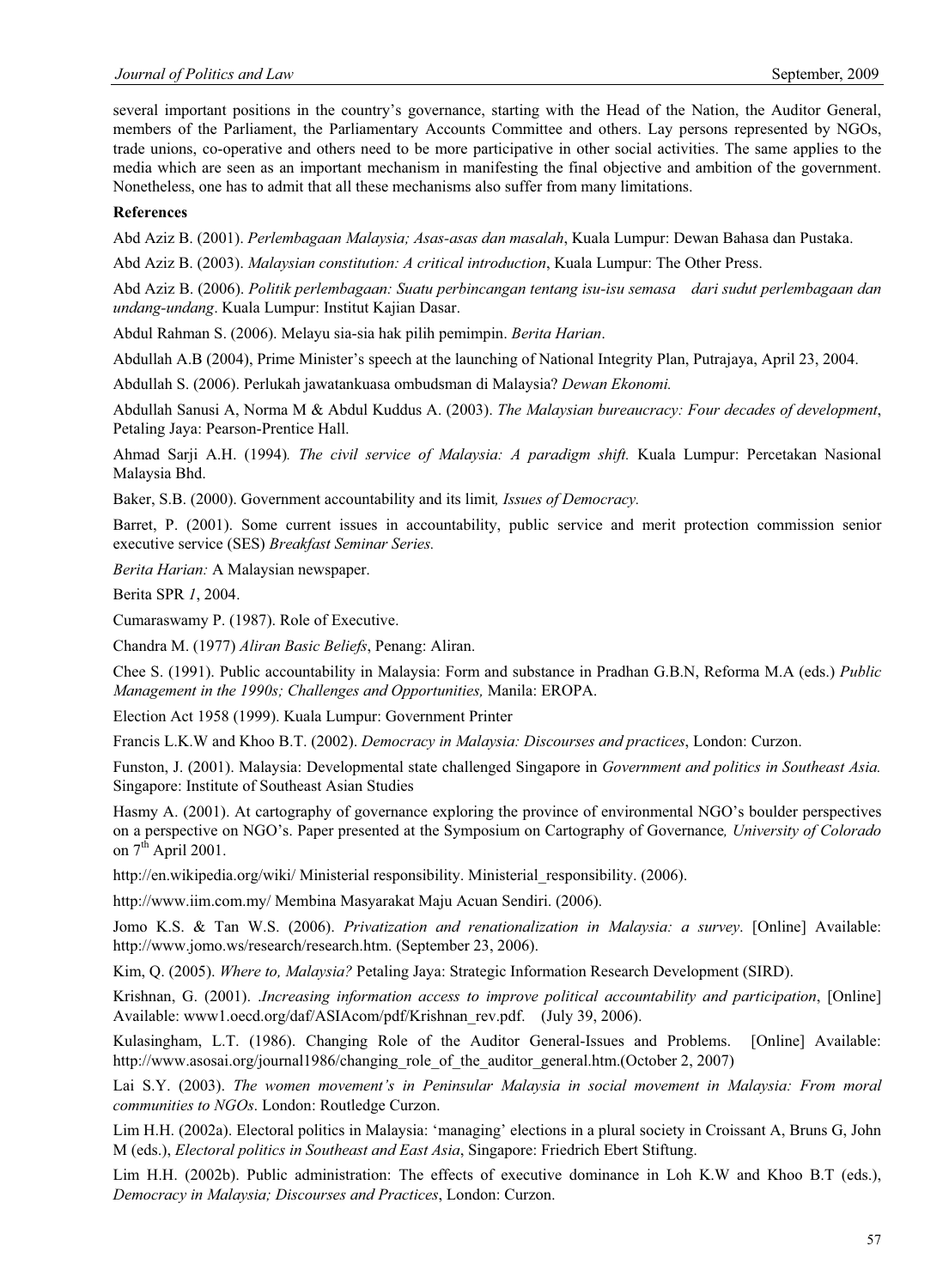M. Foad S. 1997. *Asas Politik Malaysia*, Kuala Lumpur: Dewan Bahasa dan Pustaka.

Mahathir M. (1981). *The Malay Dilemma,* Singapura : Time Books International.

Makmor T. (1998). NGO in Malaysian democratic system, *Massa,* pp. 62.

Malaysian Federal Constitution. (2007). Kuala Lumpur: International Law Book Services.

Martinez, P.A. (2003). Complex configurations: the women's agenda for change and the women's candidacy initiative in *Social movement in Malaysia: From moral communities to NGOs*. London: Rutledge.

Milne, R.S. (1978). *Politics and government in Malaysia*, Malaysia: Times Book.

Mohamed Suffian H. (1984) *Mengenal Perlembagaan Malaysia*. Kuala Lumpur: Dewan Bahasa dan Pustaka.

Mustafa, K.A. (2002). Defining democratic discourses: the mainstream press in Francis L. W & Khoo B.T (eds.). *Democracy in Malaysia: Discourses and practices*. Curzon: Nordic Institute of Asian Studies, pp. 138-164.

Normawati H. (1999). *Undang-undang pentadbiran*, Pusat Pendidikan Lanjutan, ITM.

*NST* (New Straits Times): a Malaysian newspaper.

Ofasu-Amaah W.P, Soopramanien R. & Uprety K (1999). *Combating corruption*, Washington: The World Bank.

Ong M (1987) Government and opposition: the rules of the game in Zakaria Haji Ahmad (ed.), Government and Politics of Malaysia, Singapore: Oxford University Press.

Ooi, G.L .(2000). Singapore- Country Report in *Media and Democracy in Asia an AMIC Compilation,* Singapore: AMIC.

Puthucheary M.C. (1978) Ministerial responsibility in Malaysia in Tun Mohd Suffian, H.P Lee and F.A Tridade (eds.). *The constitution of Malaysia, its development, 1957-1977,* Kuala Lumpur: Oxford University Press.

Ramakrishnan S (2003) The environment movement in Malaysia in *Social movement in Malaysia: from moral communities to NGOs,* London: Rutledge.

Ransom H.H (1968) Secrecy, Defense and Democracy in Altshuler A.A (eds.) *The politics of the federal bureaucracy,* New York: Dodd, Mead and Company.

Regina W, Conversations: Analyzing Aliran. 2005. *The Sun.* 

Saliha H & Weiss M.L (2003) Social movements in Malaysia: from moral communities to NGOs. London:

Sanusi O (2000) Hisbah dari perspektif politik dan NGO, *Majalah Detik.* 

Schmuhl R. (2000). Government accountability and external watchdog, *Issues of Democracy,* Vol. 5 (2).

Sharifuddin Z. (1992) Public service quality in Malaysia. *Dewan Masyarakat*.

Tantuico F.S. (1994) *Accountability & performance: Central pillars of democracy*, Mandaluyong, Philippines: Fiscal Administration Foundation (FAFI).

*The Star*: a Malaysian newspaper.

*The Sun*: a Malaysian newspaper.

Thussu D.K (2005) Media plurality or democratic deficit; private TV and the public sphere in India in Romano A. and Bromley M (eds.), *Journalism and Democracy in Asia*, London: Rutledge.

UM Bulletin, (2004).

Vaughn R.G. (2000) Transparency- the mechanism: Open government and accountability, *Issues of Democracy*, Vol.5 (2).

World Bank. (2004) *Social development*: *introduction to the concept and emerging practice in social development papers: participation and civic engagement.* Washington, DC: The World Bank.[Online] Available: http://lnweb18.worldbank.org. (August 25, 2006).

World Bank. (2006) Strengthening bank group engagement on governance and anticorruption. [Online] Available: www.worldbank.org (September 2, 2006).

Yaacob H.M, (1978) Development in the law concerning elections in Malaysia in Mohamed Suffian, H.P. Lee & H.P Trindade (eds.), *the constitution of Malaysia-Its development 1957-1977* , Kuala Lumpur: Oxford University Press.

Zaharom N (2002). The structure of the media industry: Implications for democracy in Francis L.W & K.B (eds.). *Democracy in Malaysia: Discourses and practices*. Curzon: Nordic Institute of Asian Studies. pp. 111-137.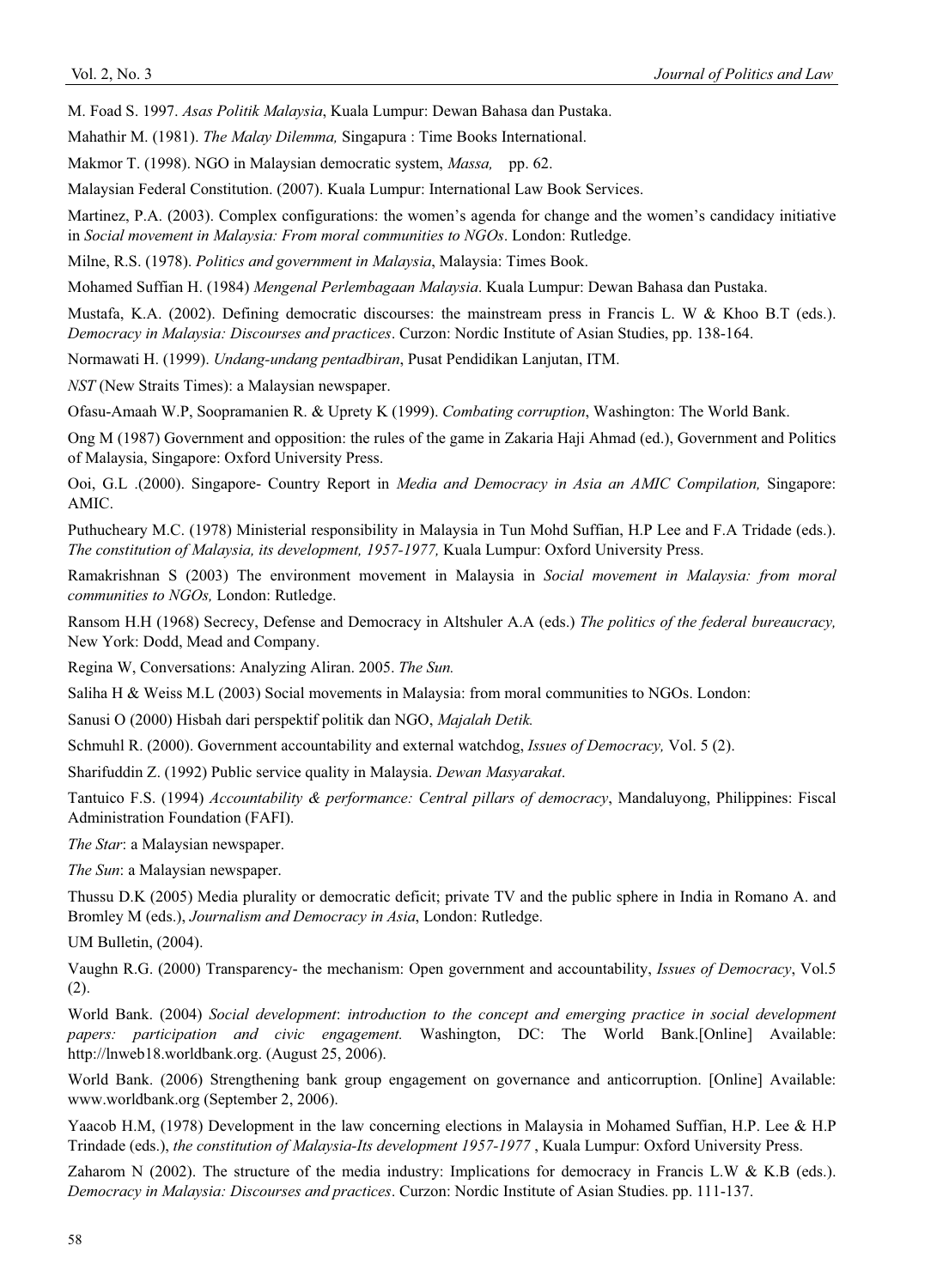# **Notes**

Note 1. According to the Western society, the first stage of accountability emphasizes issues of management, efficiency and productivity. It is generally agreed that the public have the right to be informed on actions taken by relevant bodies entrusted with the power to implement. In this perspective accountability holds resonance to auditing which focuses on the result against costs used and the objective aimed.

Note 2. Article 39 of the Malaysian Constitution uses the term executive "authority" instead of executive "power". Authority has a different connotation from power. It postulates from a grant of position and is legally valid. In contrast, the term "power" connotes an influence that a person may have over another to do something. It means power that does not necessitate validity.

Note 3. The accounting discipline has evolved following the rapid changes that are taking place today. Inter-dependency with other disciplines, for example, economy, has introduced the concept of social accounting that restates the importance of value, professionalism, work etiquette and others in accounting.

Note 4. Since independence, numerous cases of non-compliance and extravagance had taken place. In the 1970s, a serious case of non–compliance implicating the Defense Ministry and Education Ministry engrossing almost RM100 million was made known. This trend continued even to 1990s but was still kept under lid. In 1997 however, a serious case was again identified in the Education Ministry amounting to RM800 million, including unpaid bills by the Police Department amounting to RM70 million following insufficient allocation in 1992-1997. In 1999, the AG also realized that following hasty planning, half on the 10,000 speed control gadget units for heavy transports bought at RM10 million could not be used. In the privatization sector, a concession for a support system in government hospital was found to be overdue and breached the conditions. Further, 2 separate hardware programs for the Health Ministry and the Traffic Police Department which each used up RM8.77 and RM48.47 million also could not function.

Note 5. Refer to the Federal Constitution which explains the YDPA and the role of the executive. Though both these matters were placed under the same Article, i.e. Federation, but they are stated in different sections- YDPA in Section 1 (The Supreme Head) and Executive in Section 3. Also, the YDPA's role can be seen as the fourth entity after the executive, legislative and judiciary (*The Star*, 30/11/2005).

Note 6. Out of the 200 countries in the world, only 34 still maintain the institution of the monarchy as the head of state. Malaysia is one of them. Malaysia and Brunei are also countries with Muslims being the majority of population out of the 10 countries that retain the Sultanate tradition; a tradition from the Institution of Caliphate (UM Bulletin, 5/6/2004).

Note 7. This practice originated from Britain, but the value entrenched like the spirit of discussion and transparency is inherently good and can dispel autocracy (Abd Aziz 2001: 53).

Note 8. This theory discusses whether in the situation of anarchy, power can be passed to the people rather than the YDPA or to the courts which are perceived to be able to make better decisions. These choices are delayed and can place democracy and constitutionalism in a risky state (Abd Aziz 2001: 57).

Note 9. This new view in democracy has acceded to a higher and more positive plane – the civil society, in that it created a good relationship between the government and the masses. This view also supports pluralism by acknowledging the existence of masses units that accommodate the relationship. These units include the NGOs, political parties, media, trade unions, cooperation, religious organizations and others (Saliha & Weiss 2003). NGOs are often cited in this civil function.

Note 10. WCA is the climax of the efforts taken by the women NGOs and is the catalyst for larger movements to improve social justice. It was founded during the political chaos when an alternative government was fought for, after the sacking of Anwar Ibrahim. Among the panels are Women's Development Collective (WDC), All Women's Action Society (AWAM), Sisters in Islam and several other individuals like Ivy Josiah, Carol Yong and others.

Note 11. WCI is seen as the pursuant step towards women's rights. It is also seen as a result of disappointment due to failing to change the position of women. A very distinct example is the Domestic Violence Act. Even though the Act is passed, the legislative process took more than 2 years including the lobbying and confrontation with the women NGOs.

Note 12. Among the active ones are Malayan Nature Society, the Environmental Protection Society of Malaysia (EPSM), World Wide Fund for Nature and Sahabat Alam Malaysia.